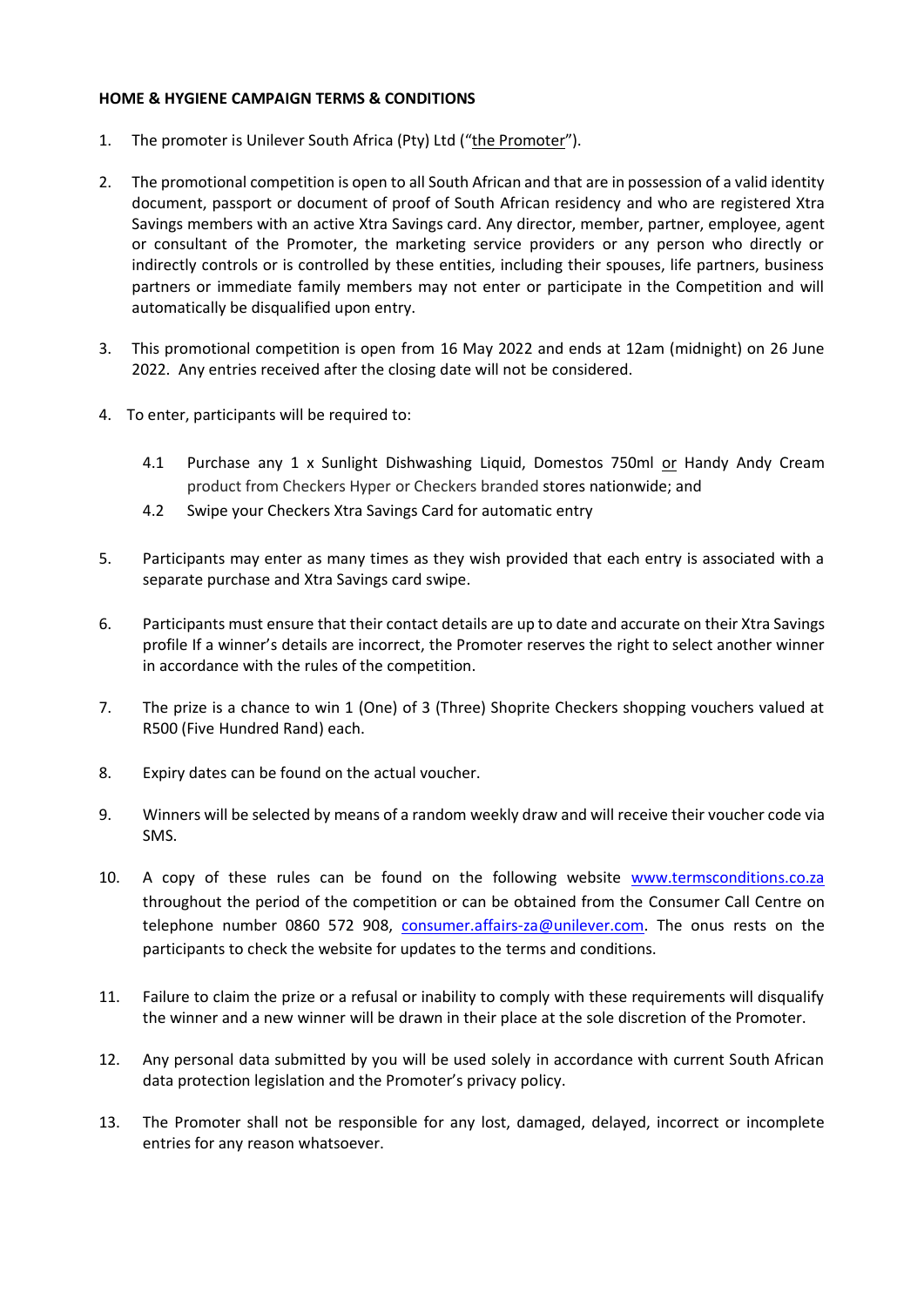- 14. The Promoter shall not be responsible for the failure of any technical element relating to this promotion that may result in an entry not being successfully submitted.
- 15. Responsibility is not accepted for entries lost, damaged, or delayed because of any network, computer or cell phone hardware or software failure of any kind.
- 16. The Promoter reserves the right to disqualify any claim if fraud or cheating is suspected, including without limitation, through the manipulation of code or otherwise frequently falsifying data.
- 17. The Promoter has the right in its sole discretion to summarily disqualify a winner who, at any time, does not act in accordance with the spirit of the promotional competition. A disqualified winner shall immediately forfeit their right, title or interest in any prize.
- 18. No applications from agents, third parties, organized groups or applications automatically generated by computer will be accepted. No incomplete or corrupted entries will be accepted. Entries will only be accepted if they comply with all entry instructions.
- 19. The prize is not exchangeable for cash and is not transferrable.
- 20. The Promoter reserves the right to use the images taken of the winner for publicity purposes in any manner they deem fit, without remuneration being made payable to the winner. However, the winner has the right to object to these images being used by written notification to the Promoter at at Unilever South Africa ( Pty ) Ltd , 15 Nollsworth Crescent , La Lucia Office Park , 4051. Att: Legal Department.
- 21. The Promoter shall have the right to change or terminate the promotional competition immediately and without notice, if deemed necessary in its opinion and if circumstances arise outside of their control. In the event of such change or termination, all participants agree to waive any rights that they have in respect of this promotional competition and acknowledge that they will have no recourse against the Promoter or its agents.
- 22. In the event that the prize is not available despite the Promoter's reasonable endeavours to procure the prize, the Promoter reserves the right to substitute prizes of equal value.
- 23. Neither the Promoter, its agents, its associated companies, nor any directors, officers or employees of such, shall be liable for any loss or damage, whether direct, indirect, consequential or otherwise arising from any cause whatsoever, which may be suffered by the participant.
- 24. The judges' decision is final and no correspondence will be entered into.
- 25. Participation in the promotional competition constitutes acceptance of the promotional competition rules and participants agree to abide by the rules.
- 26. All information on the website, digital channels and till slip is provided by Shoprite Checkers (Pty) Ltd, or is licensed from various license holders. You may only use this information to assist in learning more about any particular product or service. You may not store, reuse or utilise this information for any commercial purpose.
- 27. You may not use any form of automated search or download technology to access this site without our prior written consent.